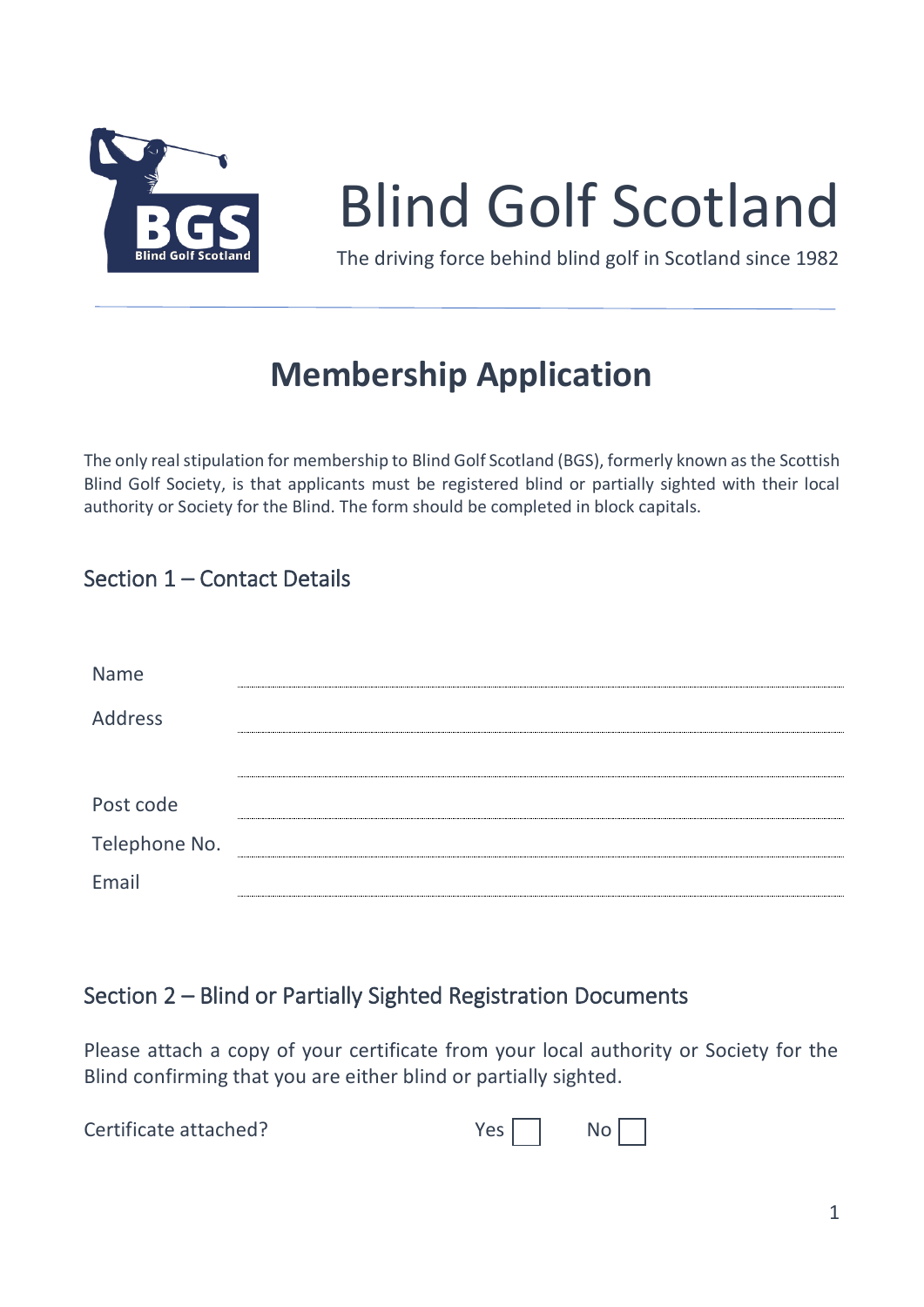## Section 3 – Other Golf Clubs

#### Are you a member of a golf club?

- Yes | | Please complete Section 4
- No | | Please go straight to Section 5

#### Section 4 -Details of the Golf Club(s) of Which You Are a Member

| <b>Golf Club Name</b>  |            |
|------------------------|------------|
| Address                |            |
|                        |            |
| Post code              |            |
| Telephone No.          |            |
| <b>CONGU Handicap?</b> | Yes<br>No. |

If you have a CONGU handicap, please specify the exact figure, including the decimal point.

Exact CONGU handicap figure

#### Section 5 – IBGA Sight Classification

Blind Golf Scotland is affiliated to the International Blind Golf Association (IBGA), who maintain a register of the sight classification and golf handicap details of all members across the world.

You should now complete Section 1 of the IBGA Sight Form and ask your local ophthalmologist to complete Section 3 of the form to confirm your visual acuity. This will normally be done free of charge. The completed IBGA Sight Form should be attached to this membership application. Please note that Section 2 of the IBGA Sight Form should be left blank.